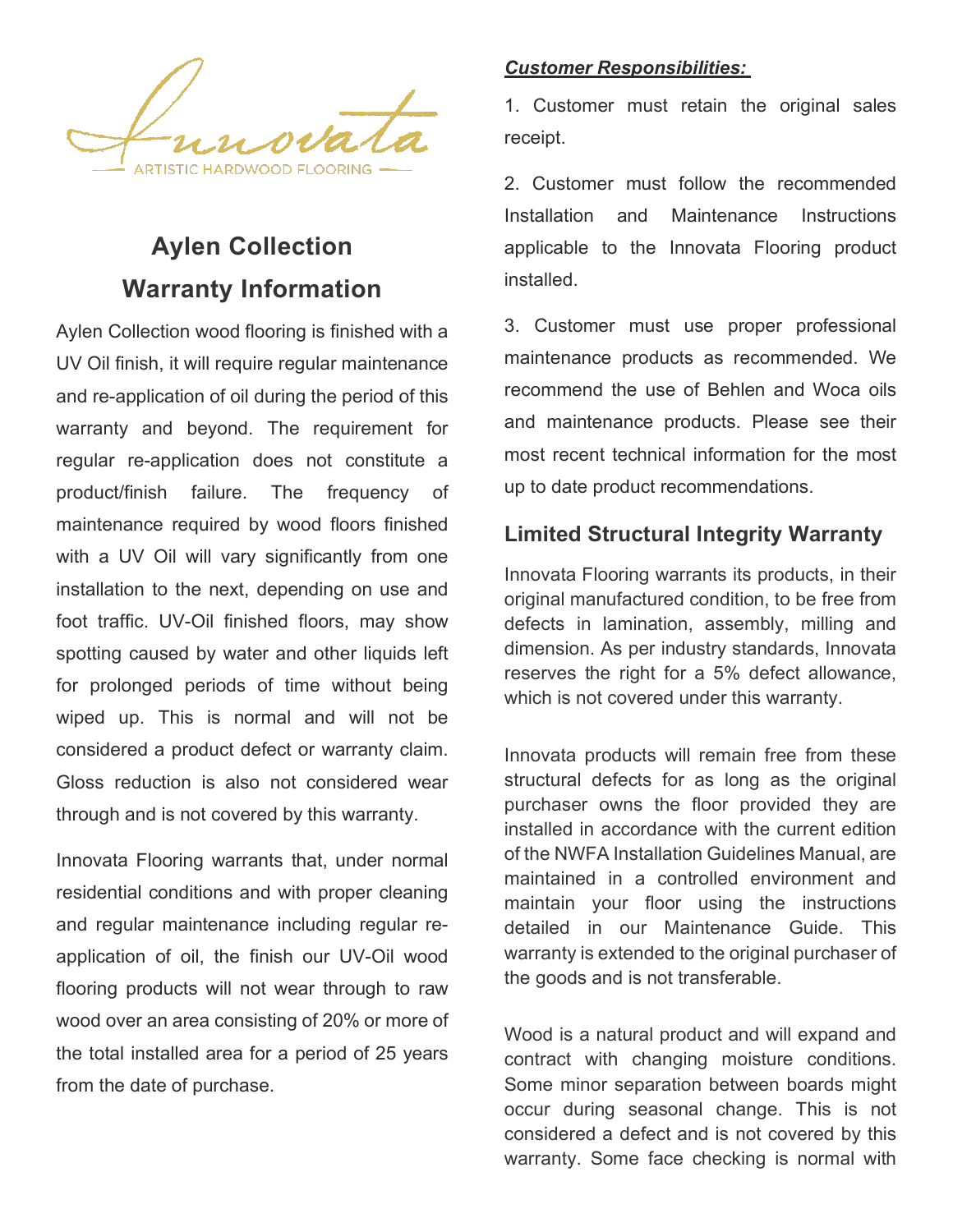engineered flooring, and is not considered a defect or covered by this this warranty. It is the responsibility of the installer and the customer to take moisture reading and ensure that the moisture level of the wood is between 6% and 9% prior when the flooring is delivered and prior to installation.

The sole remedy under this warranty is limited to the repair, refinishing or replacement of the section of the flooring which is found to be defective with a product of the same pattern and quality, or another pattern of equal value. If the product cannot be repaired, refinished or replaced after a reasonable number of attempts, Innovata Flooring will, upon request, refund the original purchase price of the defective flooring only. Any attempt to repair, refinish or replace the defective product prior to inspection will invalidate this warranty.

Innovata Flooring warrants to the original purchaser, that the factory applied finish for Innovata Prefinished Engineered Flooring will not wear through, peel or separate from the wood for a full 25 years from the date of purchase when used under normal residential traffic conditions.

This warranty excludes any indentations, scratches or surface damages caused by lack of proper maintenance, misuse, negligence, water or abrasives. This warranty excludes repairs of knots in Character grade flooring. This warranty is not transferable and is extended to the original purchaser of the flooring only.

### **Warranty for installation over Radiant or other floor heating systems.**

The Innovata limited structural warranty applies in radiant heat applications provided that a NWFA approved installation method is employed and all jobsite moisture requirements are met and documented throughout installation. This warranty does not cover "floating" installations.

Radiant heat applications generally require heat to be turned on and maintained prior to occupancy. However, moisture conditions must be at normal living conditions the two weeks prior to the installation. In drier months this usually requires the monitored use of humidifiers to simulate normal living conditions until occupancy. Failure to follow these guidelines can result in flooring failure.

Engineered wood flooring is more dimensionally stable than solid wood flooring. Under most conditions, the width of Innovata engineered hardwood flooring will expand and contract less than our competitors and will be significantly more resistant to cupping. There may be length shrinkage in any engineered hardwood flooring when using radiant or other floor heating systems.

The maximum sub-floor surface temperature covered under this warranty is 81° F (27.22° C).

The maximum boiler temperature covered under this warranty is 125° F (51.66° C).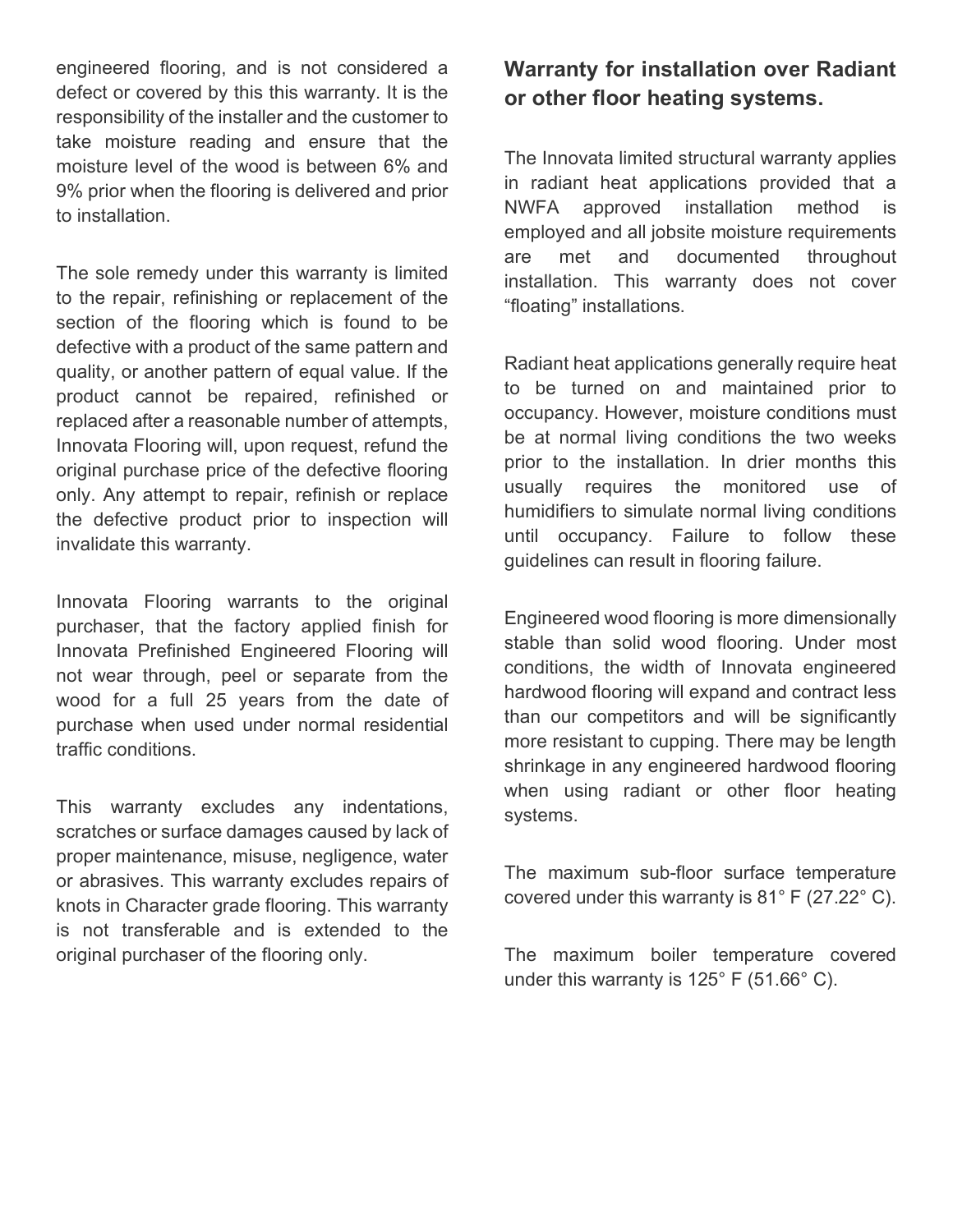### **Furthermore, the National Wood Flooring Association recommends the following:**

With radiant heat, the heat source is directly beneath the flooring, so the flooring may dry out faster than a similar floor in a home with a conventional heating system. Wood flooring can be installed over radiant heat as long as you understand radiant heat and how it can impact wood

Types of wood flooring that are best suited for radiant heat sub floors are products that possess improved dimensional stability such as:

- Engineered wood flooring is more dimensionally stable than solid wood flooring.
- Certain species are known for their inherent dimensional stability such as:
- North American Red Oak
- American Cherry
- American Walnut
- Denser species such as Maple, Hickory and Brazilian Cherry are less stable
- Quarter sawn and rift-sawn wood flooring are more dimensionally stable in width than plain saw wood flooring
- Narrow boards are more dimensionally stable than wide boards

# **Warranty Exclusions**

Innovata Flooring warranties do not cover structural damage that results from products installed in uncontrolled environments. Extreme moisture conditions, specifically dry environments can damage the structural integrity of the flooring. Carefully read our Installation Guidelines for a complete list of Acceptable Jobsite Conditions.

Innovata Flooring warranties do not cover indentations, scratches, defects or damages caused by the failure to follow all of the manufacturer's installation procedures. Responsibility for inspection and approval of wood floors falls to the consumer and the installer prior to permanent installation. The installer is the final inspector of the product.

Innovata Flooring is not responsible for labor costs associated with the repair or replacement of visually defective planks after the floor is installed. In addition, prior to installation, the installer should make certain that the sub floor is properly inspected for moisture conditions according to NWFA guidelines. The guidelines should also be consulted for installation over radiant heat floors.

Innovata Flooring warranties do not cover indentations, scratches, defects or damages caused by improper maintenance, insufficient protection, misuse or improper alterations of the original product.

Innovata Flooring warranties do not cover damages cause by the use of oil soaps, liquid or paste wax products or other household cleaners that are not recommended maintenance products.

Innovata Flooring warranties exclude nonfactory applied finishing including, but not limited to refinishing.

Innovata Flooring warranties do not cover indentations, scratches, defects or damages caused by negligence, water, insects, pets, spiked or damaged heel shoes, vacuums with beater bar heads, furniture, appliances, casters, falling or dropped objects or construction traffic.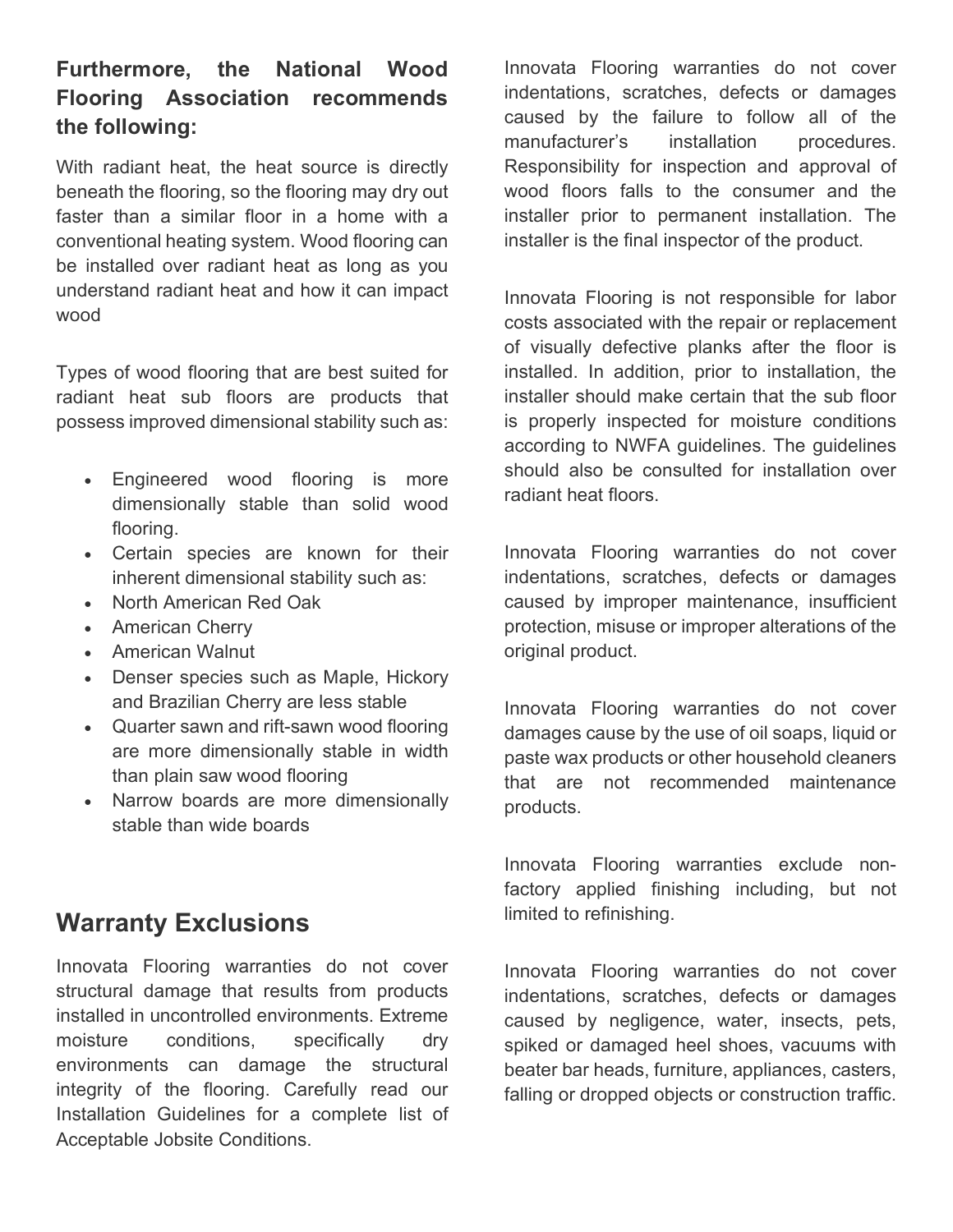Innovata Flooring warranties exclude indentations, scratches, defects or damages caused by neglect or abuse including, but not limited to, failure to take proper precautions to protect furniture legs and feet with protective pads and properly functioning casters or improper protections during the construction process when moving heavy objects or sustaining heavy traffic.

Innovata Flooring warranties do not cover defects and damages caused by man-made or natural disasters including but not limited to, leaking or broken plumbing, fire, flood, earthquake or standing water during or after construction.

No warranties apply to "floating" installations of engineered flooring product on a concrete surface. A "glue down" installation method must be followed for the installation of our engineered product over a concrete surface.

#### The following items are not covered by warranty:

Damage caused by negligence, accidents, misuse or abuse

Damage caused by vacuum cleaner beater bar or hard heads

Damage caused by appliances, furniture and casters

Damage caused by flooding, fire and other natural disasters and Acts of God

Reduction in gloss, scratches or indentation due to sand or other abrasives, pets, insects, construction traffic or failure to maintain the floor as required.

Color, shade or texture variations between samples or replacement flooring and the actual material.

Color variations between flooring and/or samples and other flooring or wood products, which you wish to match (e.g. cabinets, stair railings, trim, etc.)

Changes in color due to exposure to sunlight and age.

Deficiencies related to sub floor/floor assemblies, sub floor preparation materials and fasteners, including but not limited to, uneven sub floor surfaces, floor deflection or voids in the sub floor.

Noises, squeaks, etc. associated with anything other than manufacturing defects of the flooring.

Naturally occurring wood characteristics such as variation in grain, color, mineral streaks and knots. Natural expansion and contraction resulting in separation between boards or damage caused by low or excessive humidity.

Commercial installations of residential products.

Construction or installation related damage.

Floors damaged or adhesive breakdown caused by sub floor moisture or water damage, including but not limited to, broken or leaking water pipes, flooding, wet mopping spills or weather conditions.